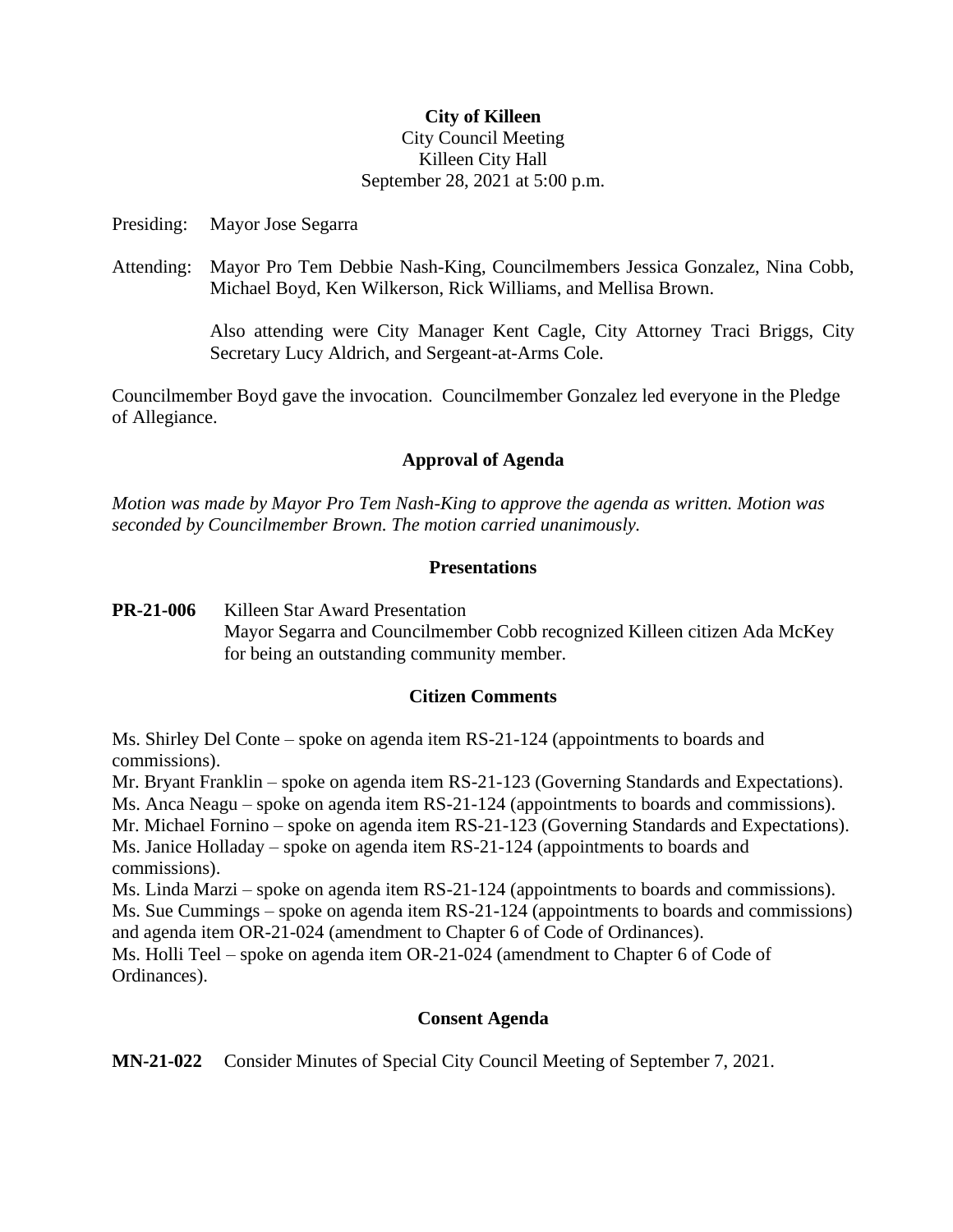Regular City Council Meeting September 28, 2021 – Page 2

- **RS-21-123** Consider a memorandum/resolution to readopt the Governing Standards and Expectations as amended. **(AGENDA ITEM REMOVED FROM CONSENT AGENDA)**
- **RS-21-125** Consider a memorandum/resolution authorizing an agreement with Axon Enterprise, Inc. through Buyboard (contract #603-20) for the purchase of TASERS in an amount not to exceed \$170,000.00 per year, through fiscal year 2031.
- **OR-21-021** Consider an ordinance amending the number of authorized civil service positions for the Killeen Fire Department.

The City Secretary read the caption of the ordinance. AN ORDINANCE OF THE CITY COUNCIL OF KILLEEN, TEXAS, TO AUTHORIZE THE NUMBER OF FIRE DEPARTMENT CIVIL SERVICE EMPLOYEES TO COMPLY WITH THE PROVISIONS OF TEXAS LOCAL GOVERNMENT CODE §143.021; PROVIDING FOR A REPEALER CLAUSE; PROVIDING FOR A SEVERABILITY CLAUSE; PROVIDING FOR PUBLICATION AND EFFECTIVE DATE.

*Motion was made by Mayor Pro Tem Nash-King to approve the consent agenda removing RS-21- 123 for separate consideration. Motion was seconded by Councilmember Brown. Motion carried unanimously.*

**RS-21-123** Consider a memorandum/resolution to readopt the Governing Standards and Expectations as amended. Ms. Briggs was available to answer questions and to provide additional information.

*Motion was made by Councilmember Brown to approve RS-21-123 changing 3-20 Citizen Boards, Commissions and Committees Section (g) to three (3) consecutive terms. Without a second the motion died. Motion was made by Mayor Pro Tem Nash-King to approve RS-21-123 removing the change to 3-20 Citizens Boards, Commissions and Committees Section (g). Motion was seconded by Councilmember Williams. Motion carried 6 to 1 with Councilmember Brown in opposition.*

# **Resolutions**

\*A request was made by Councilmember Brown to change the order of the next two agenda items. Mayor Segarra approved the request. RS-21-126 was discussed and acted on before RS-21-124.

**\*RS-21-124** Consider a memorandum/resolution appointing members to various citizen boards and commissions. **Staff Comments: Traci Briggs, City Attorney** Ms. Briggs reviewed City Council's boards and commission suggested appointments from the September 21, 2021 City Council Workshop.

*Motion was made by Councilmember Wilkerson to approve RS-21-124. Motion was seconded by Mayor Pro Tem Nash-King. Motion carried unanimously.*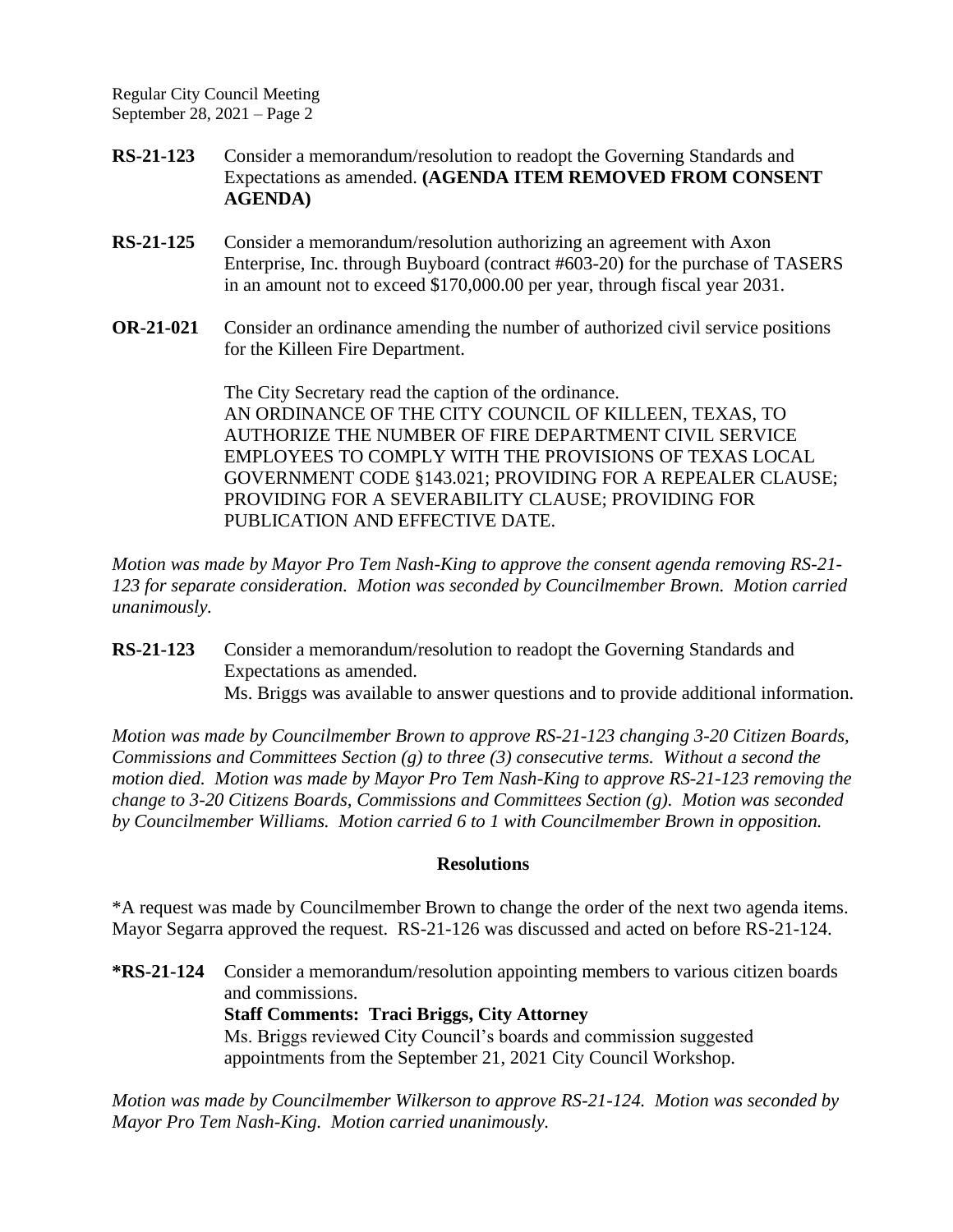Regular City Council Meeting September 28, 2021 – Page 3

**\*RS-21-126** Consider a memorandum/resolution appointing Councilmembers to the Animal Advisory Committee subcommittee.

> **Staff Comments: Traci Briggs, City Attorney** With the readoption of the Governing Standards and Expectations, a new Animal Advisory Committee subcommittee was added. Mayor Segarra recommended that Councilmember Gonzalez and Councilmember Wilkerson be appointed to serve on the new subcommittee.

*Motion was made by Councilmember Wilkerson to approve RS-21-126. Motion was seconded by Councilmember Gonzalez. Motion carried unanimously.*

#### **Ordinances**

**OR-21-024** Consider an ordinance amending the Code of Ordinances, Chapter 6, Animals, by reducing the number of citizens appointed to the Animal Advisory Committee.

The City Secretary read the caption of the ordinance.

AN ORDINANCE AMENDING CHAPTER 6, ARTICLE II OF THE CODE OF ORDINANCES OF THE CITY OF KILLEEN, TEXAS, BY AMENDING SECTION 6-36, ANIMAL ADVISORY COMMITTEE; PROVIDING FOR THE REPEAL OF CONFLICTING PROVISIONS; PROVIDING A SAVINGS CLAUSE; PROVIDING A SEVERABILITY CLAUSE; AND PROVIDING FOR PUBLICATION AND EFFECTIVE DATE.

## **Staff Comments:** Traci Briggs, City Attorney.

Ms. Briggs reviewed the composition of the Animal Advisory Committee. Required by state law, at least one licensed veterinarian, one city official, one person whose duties include the daily operation of the city's animal shelter and one representative from an animal welfare organization must be on the Animal Advisory Committee. Over the years, the city added seven citizens to also serve on the board. On September 21, 2021, during a discussion of citizen appointments, City Council approved a motion of direction to reduce the number of citizen members from seven to three. Based on the City Council direction, city staff recommends reducing the number of citizen appointments on the Animal Advisory Committee to three.

*Motion was made by Councilmember Wilkerson to postpone OR-21-024 until the second meeting in December. Motion was seconded by Councilmember Gonzalez. Motion carried unanimously.*

## **Public Hearings**

**PH-21-053 HOLD** a public hearing and consider an ordinance amending the FY 2021 Annual Budget of the City of Killeen to adjust revenue and expenditure accounts in multiple funds.